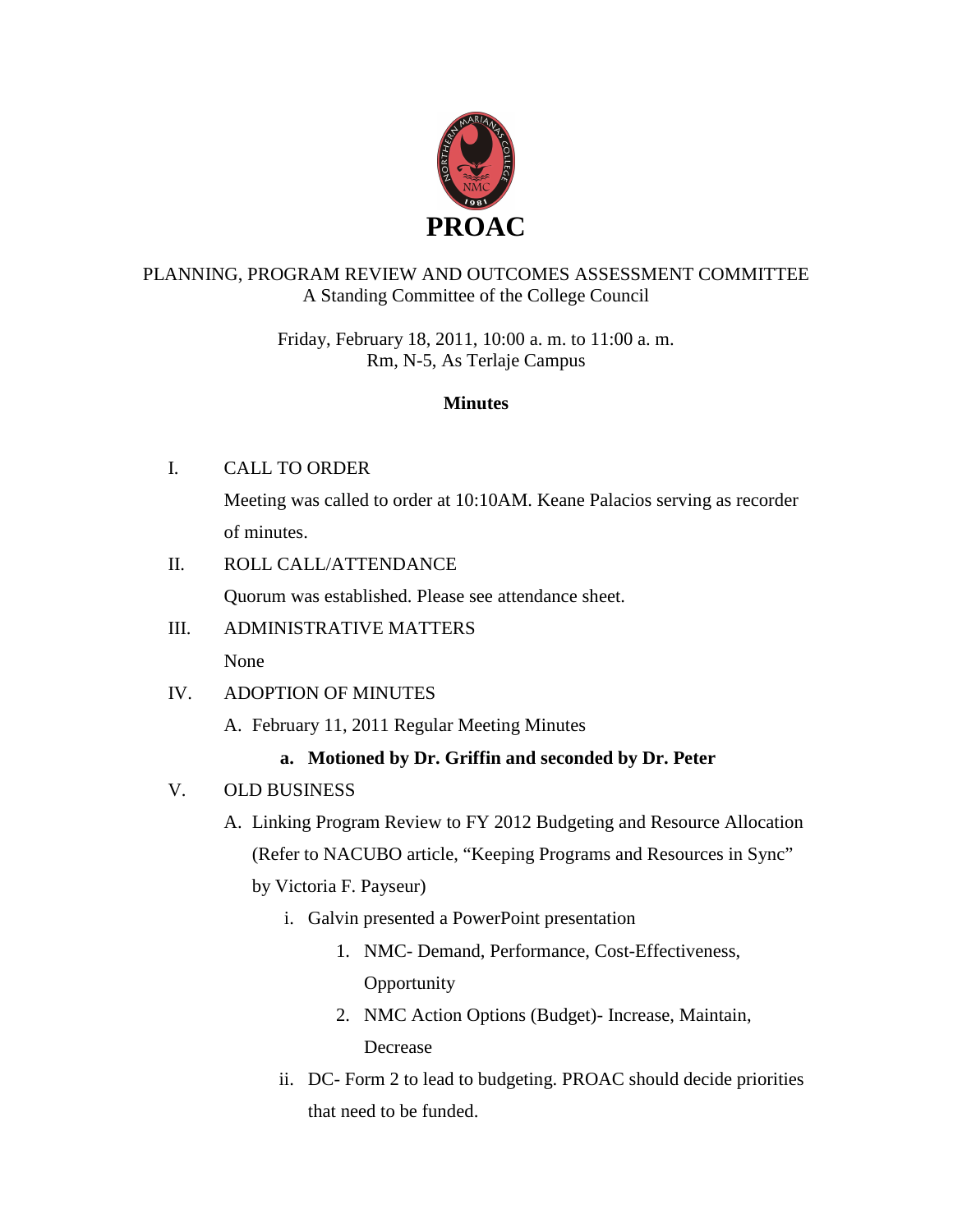- iii. Galvin- have the programs work with the new criteria and develop their own budget
- iv. Randall- Form 2 Ad Hoc Committee is discussing about having academic programs submit their Form 2s to Academic Council
- B. Cycle 3 of Program Review
	- Records of Dialogue
		- o Deadline- March 14
		- o Word version sent out
- C. Cycle 4 of Program Review
	- Programs
		- $\checkmark$  Adult Basic Education (ABE): Velma Mafnas
			- o Velma- 2 of the programs don't have course guides and Lisa stated that course guides are not necessary for those programs
				- **Likes the idea of working with SLOs**
			- o **Moved by Dr. Griffin and seconded by James Kline to move ABE to academics in terms of the NMC taxonomy and program review reporting**
			- o **Motion Carries**
		- $\checkmark$  Learning in Communities (LinC): Geri Willis
			- o We're not located in solely one group in the taxonomy
			- o LinC encompasses everything
			- o Start with the mission statement
			- o There is a learning communities assessment
			- o Registration- have courses linked together
			- o Having professional development
			- o It incorporates everything
			- o Galvin- based on what is assessed LinC fits more under academics
			- o Galvin stated that there are no restrictions on data.
			- o Matt stated that it would be useful to have LINC's data in other program's Form II.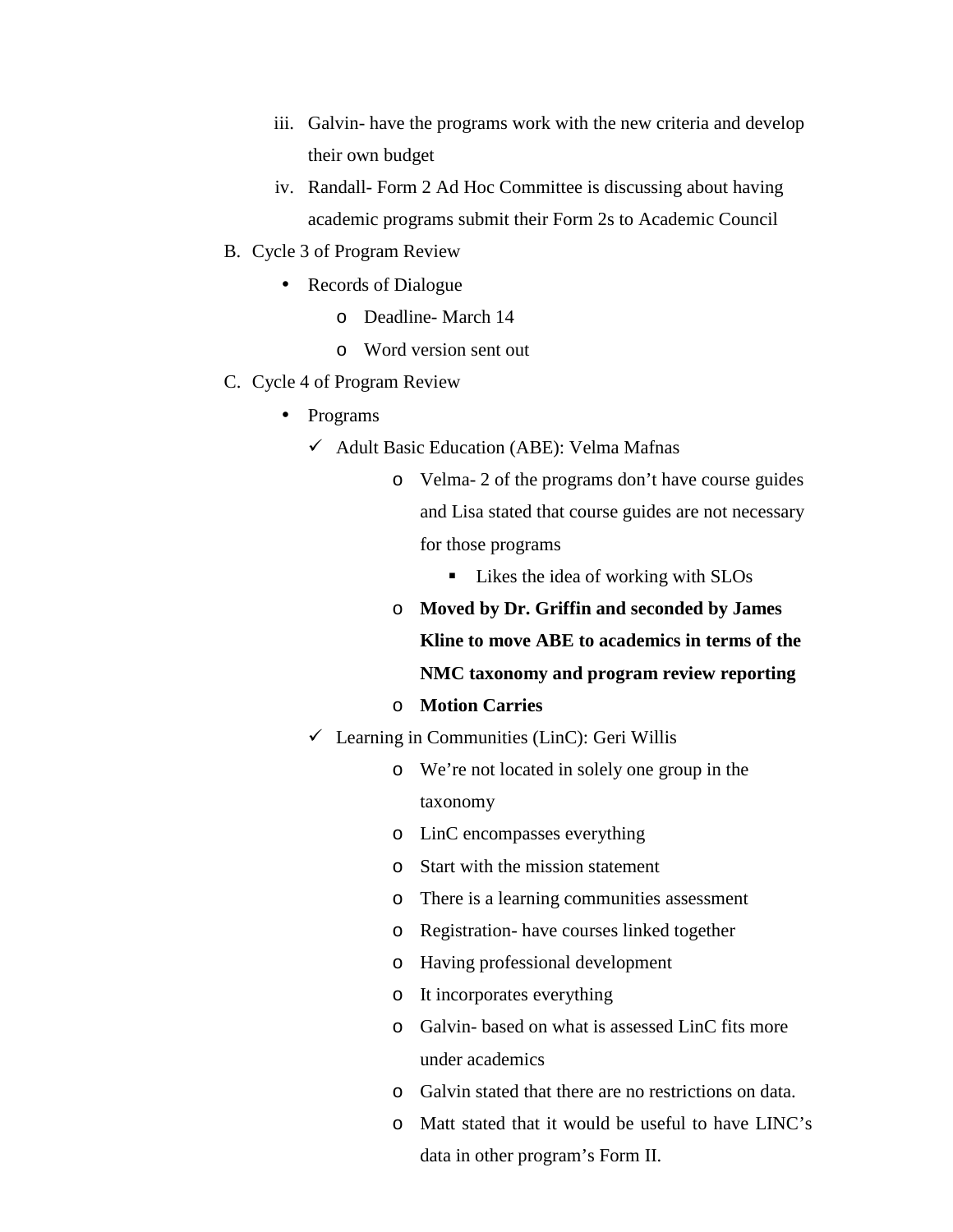- o **Moved by Dr. Grffin to place LinC under academic programs and seconded by James Kline**
- o **Motion Carries**
- o John and Randall: how will LinC conduct assessment?
	- Galvin and Lisa: usually you choose the courses or data within the given timeframe or current cycle and integrate it into the Form 2
- Form 2 Committee—Update
	- o We are talking about how to present uniform data
	- o Discussed how do we make the presentation of data uniform
	- o Send out a draft and have it seen by the College first
	- o Discussed having Academic Council review the academic Form 2 submissions
	- o DC: How are we going to incorporate the new Form 2 into the staggered schedule?
	- o Galvin: We are going to have to maybe incorporate the previous cycle's submission
		- - Maybe everybody does a Form 2 for the purpose of budgeting
		- The Form 2 needs to address improvement and accountability
		- We will discuss this more
	- o Leo: How can the date presented in the Form 2 hold programs accountable?
- Final Program Review Calendar
	- o Cycle B Composite Report and Cycle A Composite Report completed to move it up in the calendar
- Recommendations from 2010 Composite Report
	- o Tabled to next week's meeting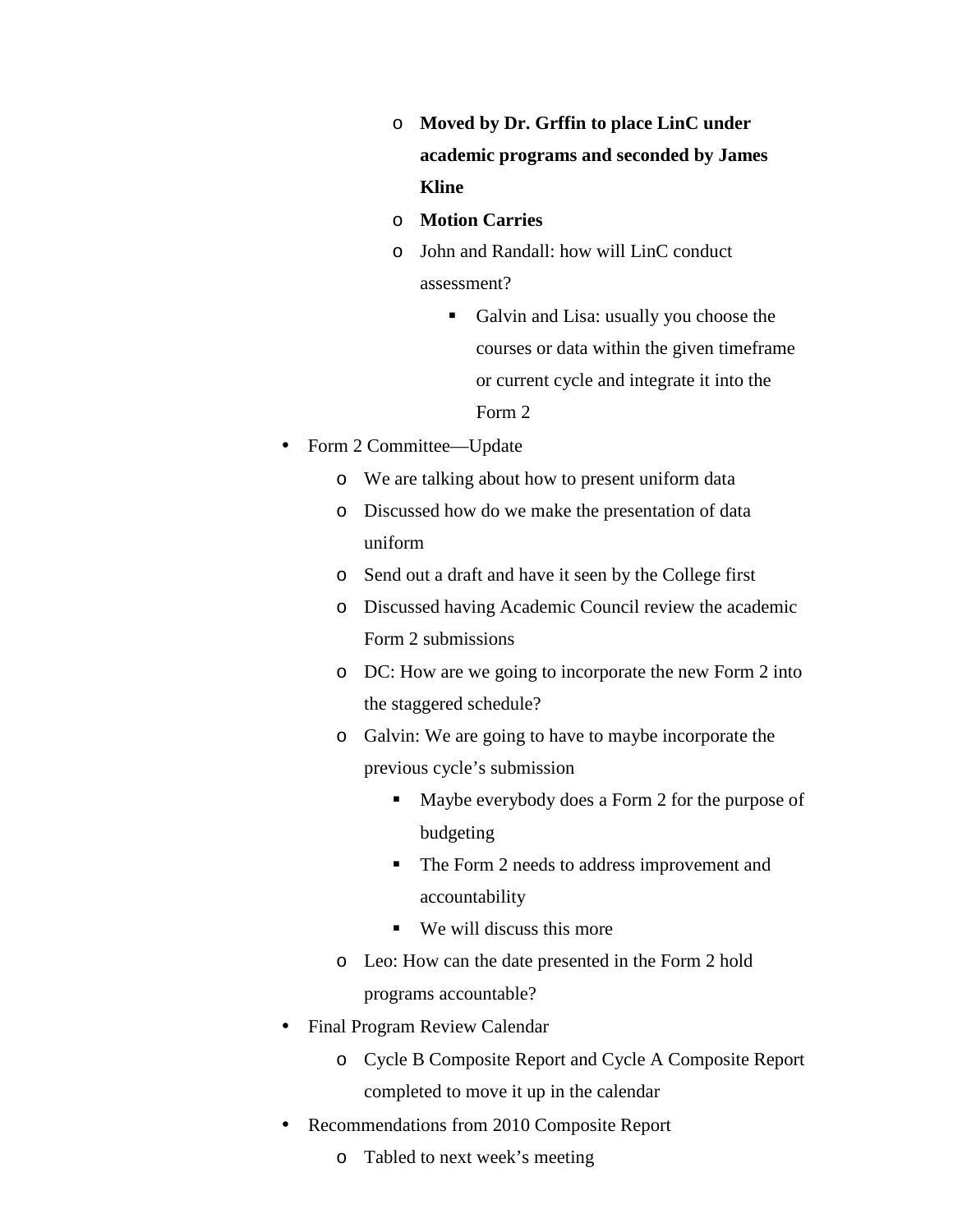#### VI. OTHER MATTERS

#### *VII. What impact did today's dialogue and/or work have on student learning?*

- a. Randall- nice to know that we can be open-minded and learn new things.
- b. Leo: I have the sense that we are moving closer to putting money where it counts.
- c. Galvin recognized Keane in his efforts in recognizing the importance of program review.
- d. Geri stated that we should learn more about programs.

#### VIII. ADJOURNMENT

Meeting was adjourned at 11:08AM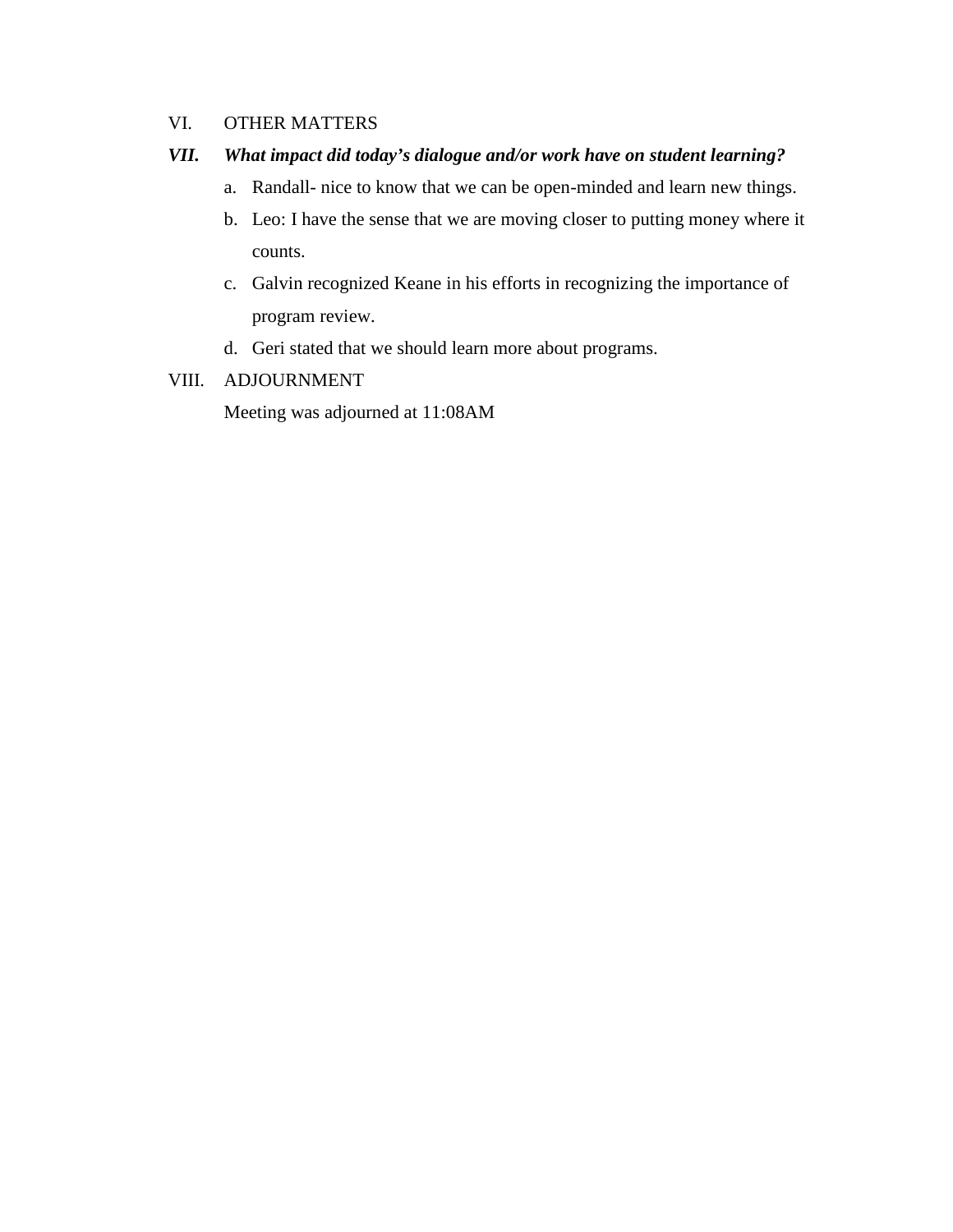# **PROAC**

# **Regular Meeting/Work Session**

**Date: 02/18/11 Day: Friday Time: 10:00AM to 11:00AM Place: N5** 

#### **ATTENDANCE SHEET**

|     | <b>NAME</b>                         | TITLE                                                         | <b>SIGN/INITIAL</b> |
|-----|-------------------------------------|---------------------------------------------------------------|---------------------|
| 1.  | <b>Galvin Guerrero</b>              | Director of Institutional Effectiveness                       | <b>PRESENT</b>      |
|     |                                     | (PROAC Chair)                                                 |                     |
| 2.  | <b>Antonio Tiples</b>               | Student (Appointed by                                         |                     |
|     |                                     | <b>ASNMC</b> )/ASNMC Vice President                           |                     |
| 3.  | <b>Lorraine Cabrera</b>             | <b>Interim NMC President</b>                                  |                     |
| 4.  | <b>Barbara Merfalen</b> (Joe Peters | Dean of Academic Programs and                                 | <b>PRESENT</b>      |
|     | served as a proxy)                  | Services                                                      |                     |
| 5.  | <b>Leo Pangelinan</b>               | Dean, Student Services                                        | <b>PRESENT</b>      |
| 6.  | Dave Attao (Marissa                 | Acting Dean, Community Programs and                           | <b>PRESENT</b>      |
|     | Guerrero served as proxy)           | Services                                                      |                     |
| 7.  | Dawn Chrystal Revilla               | Acting, Chief Financial and<br>Administrative Officer         | <b>PRESENT</b>      |
| 8.  | <b>Jennifer Barcinas/ Martin</b>    | Staff Representative, Rota Instructional                      | <b>PRESENT</b>      |
|     | <b>Mendiola</b>                     | <b>Site</b>                                                   |                     |
| 9.  | Maria Aguon/                        | Staff Representative, Tinian                                  |                     |
|     | <b>Rose Lazarro</b>                 | <b>Instructional Site</b>                                     |                     |
| 10. | <b>John Jenkins</b>                 | Faculty Representative, School of                             | <b>PRESENT</b>      |
|     |                                     | Education                                                     |                     |
| 11. | Dr. John Griffin                    | Vice President of the Faculty Senate                          | <b>PRESENT</b>      |
| 12. |                                     | Faculty Member (Appointed by                                  |                     |
|     |                                     | <b>Faculty Senate)</b>                                        |                     |
| 13. | Dr. Eric Belky                      | Faculty Member (Appointed by                                  |                     |
|     |                                     | <b>Faculty Senate)</b>                                        |                     |
| 14. | <b>Matt Pastula</b>                 | <b>Faculty Member (Appointed by</b><br><b>Faculty Senate)</b> | <b>PRESENT</b>      |
| 15. | <b>James Kline</b>                  | Faculty Representative, Academic                              | <b>PRESENT</b>      |
|     |                                     | Council                                                       |                     |
| 16. | <b>Randall Nelson</b>               | President of the Staff Senate                                 | <b>PRESENT</b>      |
|     |                                     |                                                               |                     |
|     |                                     | <b>OTHERS PRESENT</b>                                         |                     |
|     | <b>Keane Palacios</b>               | PM, OIE                                                       | <b>PRESENT</b>      |
|     | Ray Mafnas Muna                     | PC, OIE                                                       | <b>PRESENT</b>      |
|     |                                     |                                                               |                     |
|     | Lisa Hacskaylo                      | IR, OIE                                                       | <b>PRESENT</b>      |